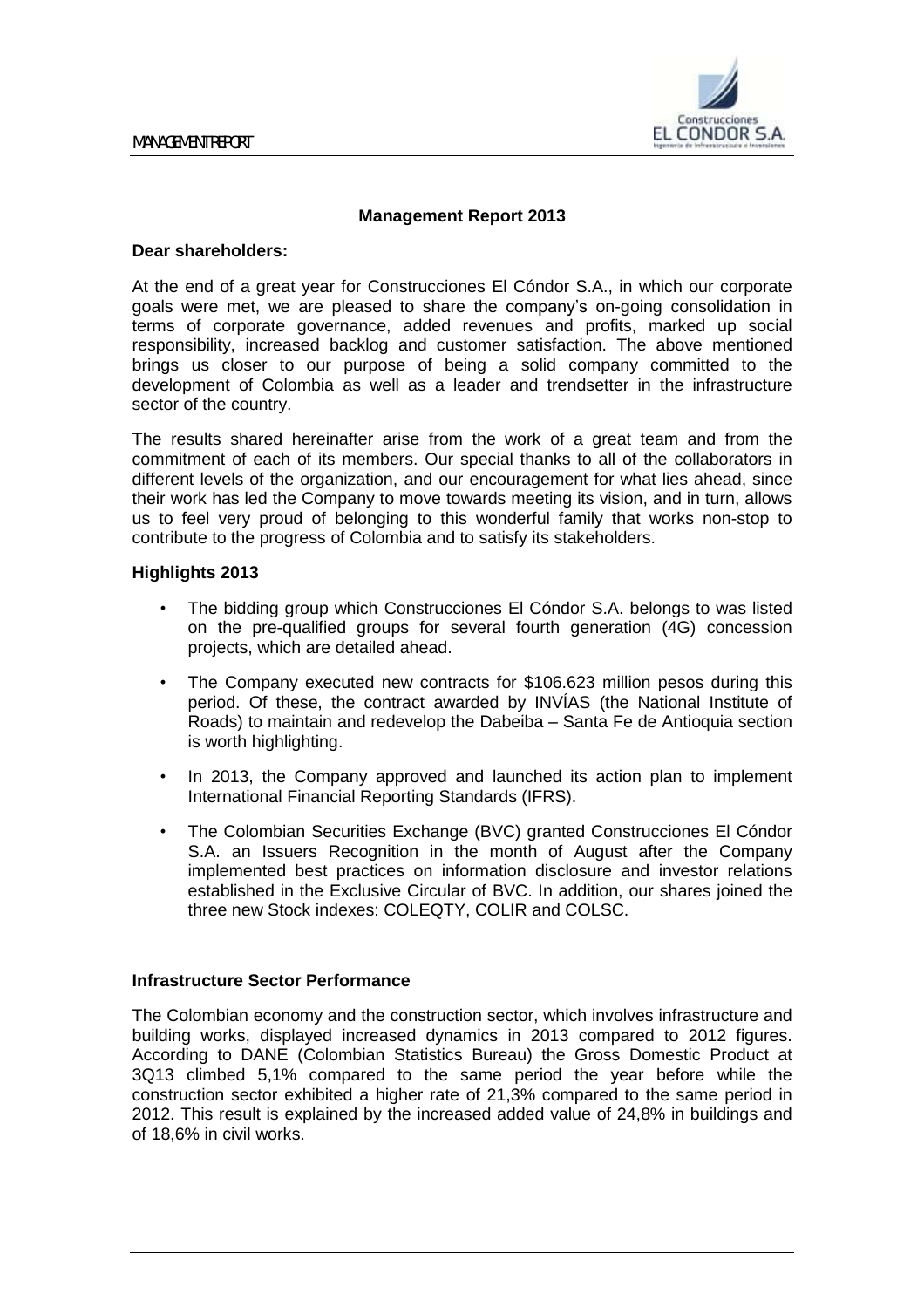

The positive performance of civil works is basically due to the solid performance of the road component during 2013 as a result of the increased investment of national entities for road concessions related to the projects awarded last year by the National Government, namely: Prosperidad Priority Corridors, the Redevelopment and Maintenance as well as several works from the prior government, such as La Línea Tunnel, Ruta del Sol, and Transversal de las Américas.

The investment announced by the current government in infrastructure made huge progress in 2013. The ANI (National Agency of Infrastructure) completed the structuring process of most of the 4G concessions, including the Prosperidad Highways. To that effect, ANI carried out 20 pre-qualifying processes and launched 9 bidding processes. In addition, ANI received 37 private-initiative APP proposals for roads, of which 21 were turned down, 7 passed to the pre-feasibility stage, and 9 passed to the feasibility stage.

Amidst this setting of projects, Construcciones El Cóndor S.A. established an alliance with Colombian enterprises, including Odinsa, several of its shareholders and an international company, with the purpose of participating in the 4G concession bids. The alliance was pre-qualified and authorized to bid in 11 processes.

With regards to the private-initiative APP's, the Company presented three projects which are currently in the feasibility stage. These projects are detailed ahead in this report.

Today, Construcciones El Cóndor S.A. is one of the major players of the infrastructure sector of Colombia, with a market share of about 1,1%. This sector is characterized by many players, whereby ten of the largest companies represent about 10% of the total market share.

The Company completed several of its projects in 2013, and advanced in the implementation of Transversal de las Américas, El Dorado Airport and Transversal del Sur, among others.

In addition, the Company was awarded the contract for the maintenance and redevelopment of the Dabeiba – Santa Fe de Antioquia road, for a total of \$54.781 million on a 10-month term. The Vial del Sur Consortium, in which Construcciones El Cóndor S.A. has a 24% share, signed an addendum to Contract 409 of 2010. The purpose of this Contract is the road development of Transversal del Sur- including the improvement and maintenance of the Tumaco-Pasto-Mocoa road- for a total of \$73.000 million. The above increases the Company's backlog (balance of works hired and works to be implemented) by \$54.781 million pesos in the first contract, and by \$19.710 million pesos in the second contract.

# **Economic Sustainability**

### *Operating and Total Results*

Similar to the infrastructure sector, the financial results of the Company were dynamic and positive as described below: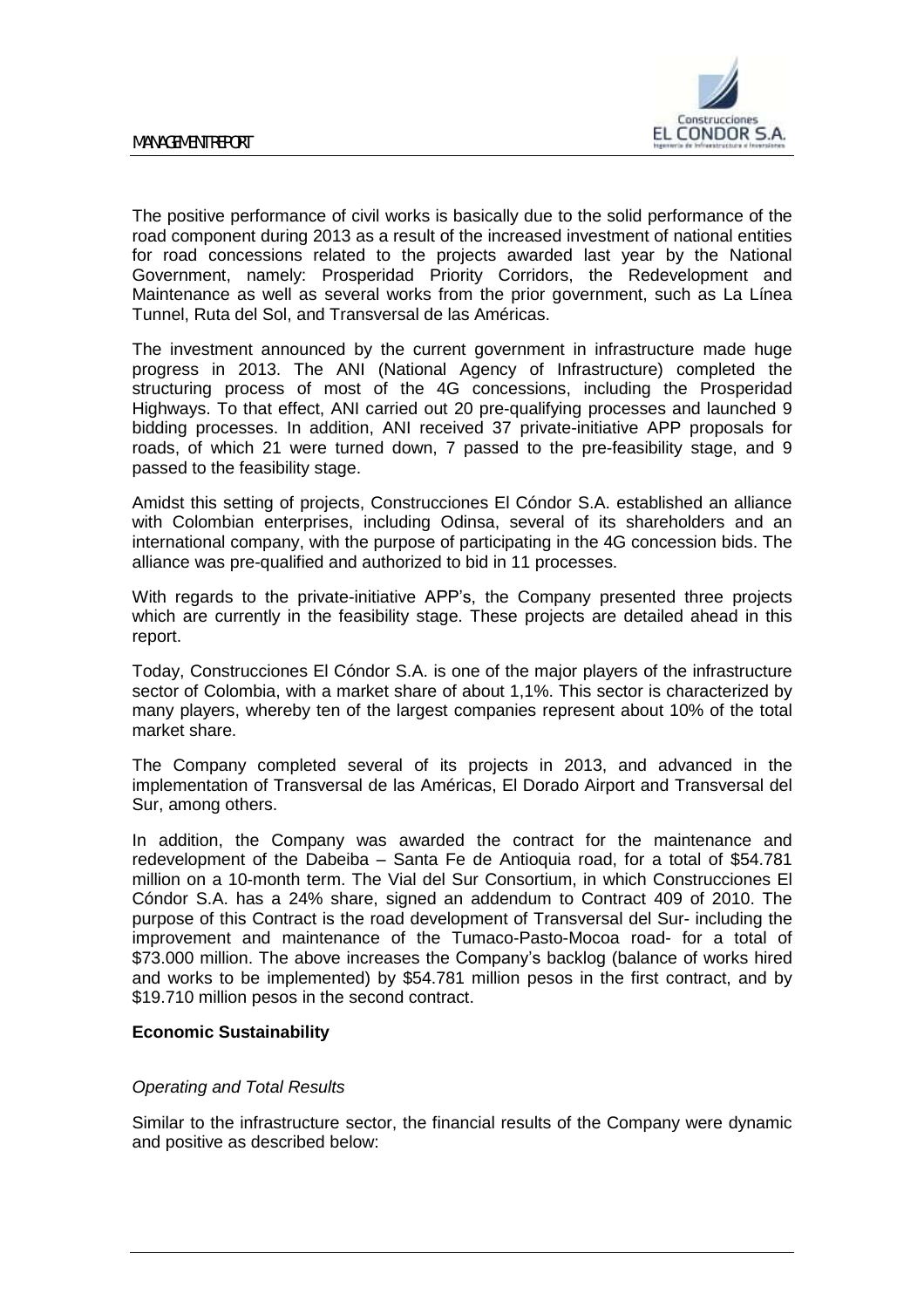

- Operating revenues, that is, direct revenues related to construction service, in 2013 increased \$306.867 million, up 16% compared to 2012 figures. This item along with other construction revenues from other corporations and classified as non-operating, gave way to total revenues of \$321.192 million, up 10% compared to the same period in 2012.
- Administration expenses increased to \$15.574 million, up 24% compared to the figure of 2012. This growth is related to investments made for the initial studies and designs of private-initiative projects currently in the feasibility stage, which represent 29% of total administration expenses, up 331% compared to the year before. It is worth underlining that if these fees were excluded, administration expenses would have totaled \$11.242 million, displaying a 12% decrease compared to 2012 figures.
- Construction Ebitda in 2013 was \$68.884 million compared to the \$51.887 million recorded in 2012. A 21% Ebitda margin was established calculated over total revenues from constructions, that is, a figure higher than the average of other companies in the sector. The Ebitda allows a 10-fold financial expense coverage.
- Consolidated Ebitda, that is, construction plus investment, was \$99.491 million, up 41% compared to 2012 figures. Likewise, a consolidated Ebitda margin of 32% was calculated over operating revenues.
- Net profit was \$55.804 million, that is, a net margin over operating revenues of 18%, up 76% compared to 2012 figures.

# **Balance Sheet:**

At December 2013 total assets were \$856.809 million, up 6% compared to the year before. This item consists of 29% in current assets and the remaining 71% of noncurrent assets.

Total liabilities were \$204.439 million, up 9% compared to 2012. This item involves 58% in current liabilities, and 42% in non-current liabilities.

Short and long-term financial obligations totaled \$61.117 million, sliding 23% compared to 2012 figures. This drop was mainly the result of the decreased financial debt for Concesión Red Vial del Cesar, a subsidiary. Financial debt, calculated over total assets, was 7%.

Net equity of Construcciones El Cóndor S.A. at the end of 2013 totaled \$652.370 million, up 5% compared to the year before as a result of increased reserves compared to the year 2012 and of the results of the 2013 period.

It is worth underlining that the recomposition of the capital structure arising from the issuance of common stocks in 2012 remains intact. This in turn allowed the Company to have equity strength today, a comfortable debt, and to be prepared to assume new opportunities on a short and medium-term in Colombia's infrastructure sector.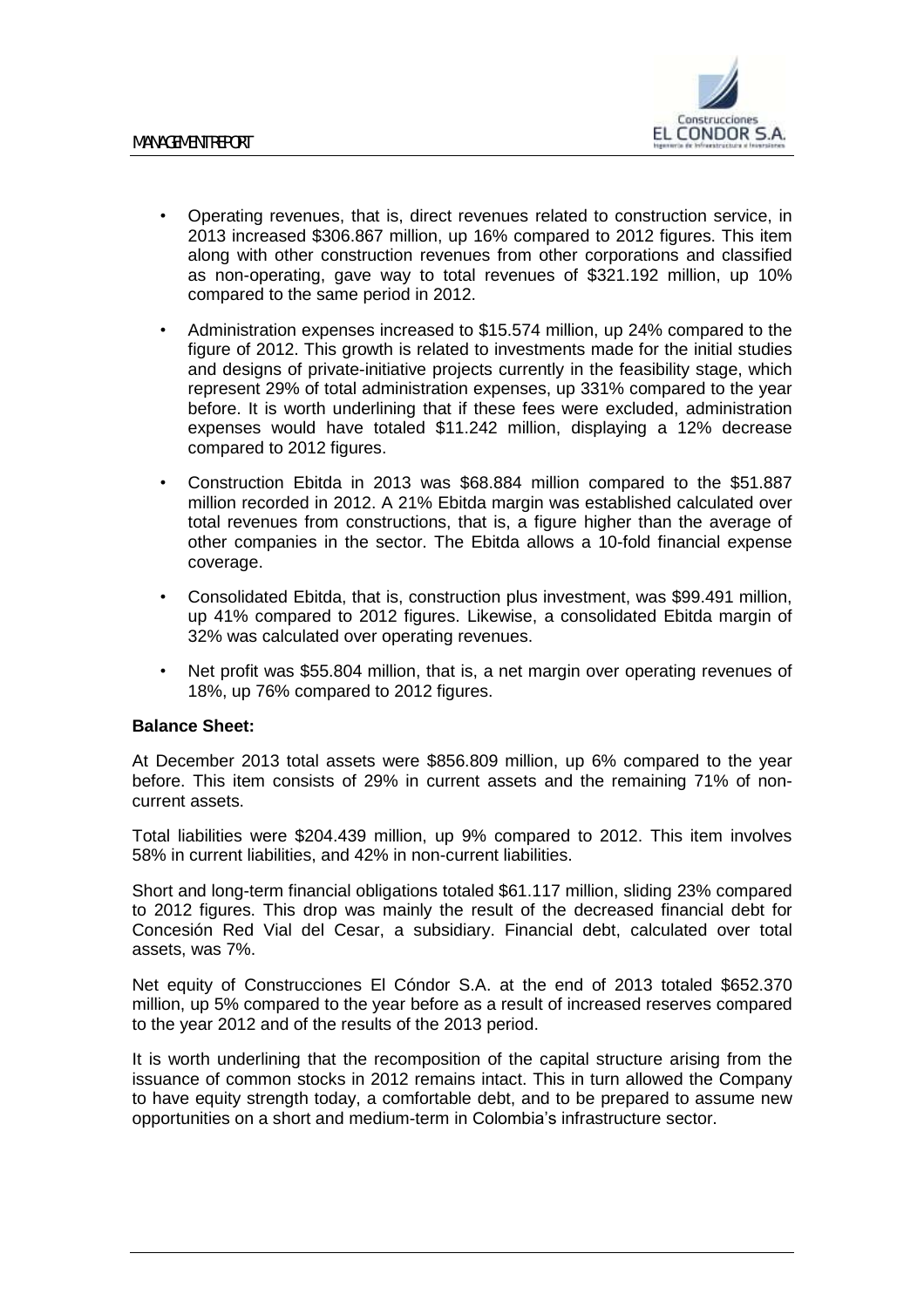

# **Backlog**

At December 2013, the Backlog -balance of works hired and works to be implementedincreased to \$931.411 million, a figure equivalent to 3 years invoicing in 2013. This calculation keeps in mind the new contracts which amount to \$106.623 million plus several minor adjustments and the invoicing made during 2013 totaling \$306.867 million as operating revenues and \$14.325 million as net revenues from construction.

It is worth shedding light on the fact that in 2013 the Company was awarded new projects, executed new work contracts and obtained several contract addendums currently underway:

- Execution of public works contract for the maintenance of the Dabeiba Santa Fe de Antioquia road, in the department of Antioquia, entered with INVIAS (Instituto Nacional de Vías) for \$54.781 million and an estimated term of 10 months.
- Addendum to the Vial del Sur Development contract for the improvement and maintenance of the Tumaco-Pasto-Mocoa road for \$73.000 million, entered by INVIAS (Instituto Nacional de Vías) and Consorcio Vial del Sur, in which the Company has a 24% share.
- Execution of the contract entered by Concesión Aburrá Norte S.A.S. and Consorcio Grupo Ejecutor Hatovial –Gehatovial- in which the Company has a 21% share, for a total of \$175.950 million and an estimated duration of 24 months. The purpose of the contract is to implement the construction of works in the Barbosa – Pradera (river crossing) section. This involves works to protect embankments, the construction and transfer of networks, maintenance, property management, and works included on the lands, social and environmental management, and environmental works plus the activities foreseen in the purpose and scope which Concesión Hatovial S.A.S. should develop per addendum 16 of Concession Contract No. 97-CO-20-1738, entered with the Department of Antioquia and Área Metropolitana del Valle de Aburrá.
- Execution of a new contract by Fondo de Adaptación and Concesión Vías de Las Américas S.A.S, in which the Company has a 33.3% share, totaling \$46.242 million and an estimated term of 18 months. The purpose of the contract is to implement works for the extension of the gradient on La Bodega-Mompox road.

Of the current Backlog, the Company expects to implement 35% - 40% in the year 2014, 25% - 30% in the year 2015, and 30% - 40% during the three years thereafter, focusing mainly in 2014 and 2015. It is worth underlining that the implementation of this Backlog could involve adjustments due to environmental, property and communityrelated issues, which are not usually managed by the Company and hence, may delay or anticipate the foreseen implementation of the works.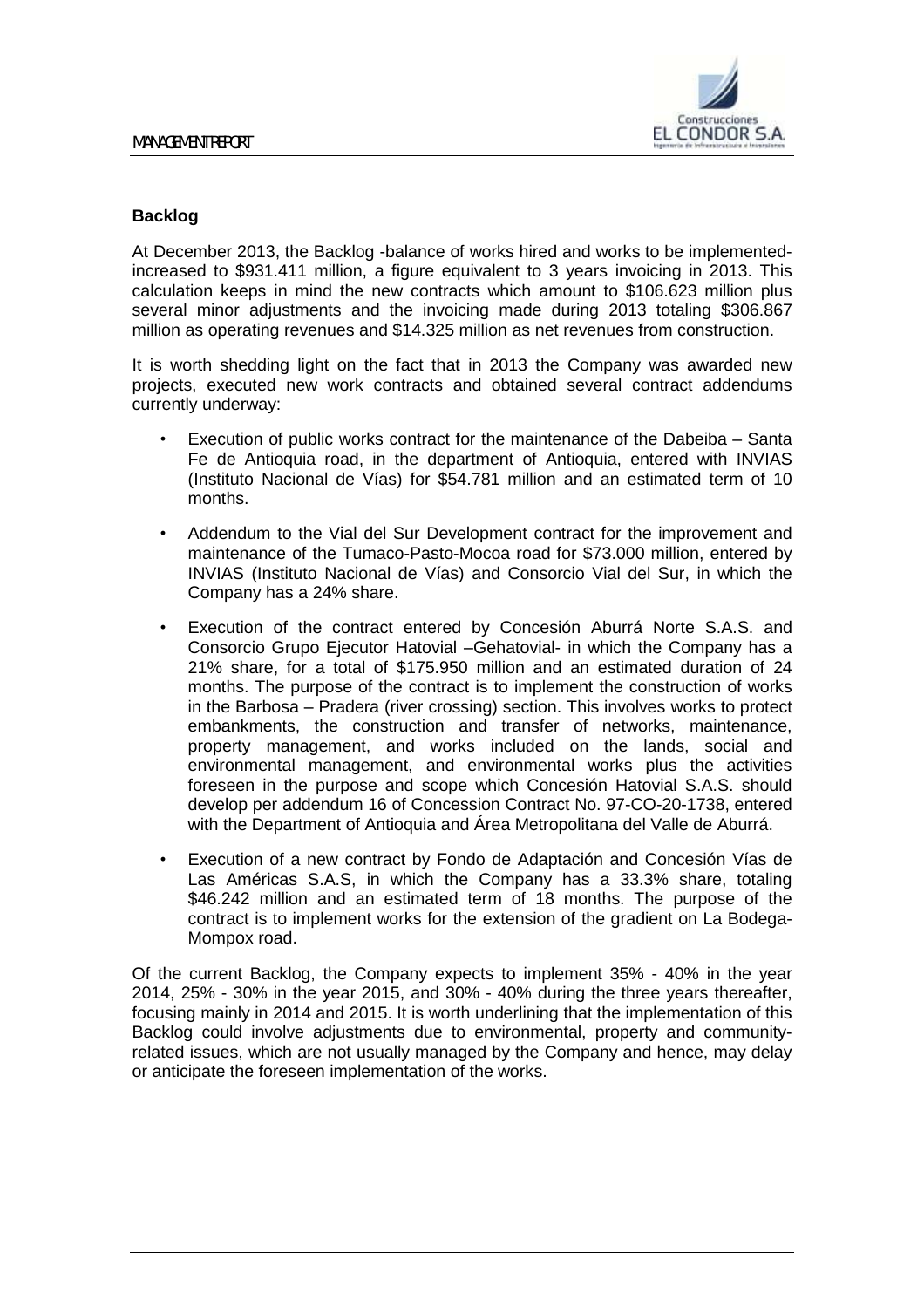

# **Investments Portfolio:**

• *El Dorado Airport Concession - Bogota*

*Share: 15%.*

The number of passengers moved in the airport in 2013 increased to 25 million, up 12% compared to the year before. A total of 565,688 tons of cargo was moved in 2013.

Regulated revenues recorded a 16% growth compared to 2012 climbing to \$307.412 million, while commercial revenues increased 48% to the sum of \$155.755 million.

The new National Terminal was inaugurated. This terminal is 60,000 square meters large and 4-floors tal, including offices and warehouses, passenger arrivals and technical level, baggage claim and boarding gates; the food court is still in the adaptation process.

In addition, the Concession kept working on the international terminal inaugurated at the end of 2012, to provide travelers and users the best experience. The most relevant aspects include: power recharge stations, opening of stores and new signs.

A total of 55,000 square meters of the old El Dorado Airport terminal were demolished in 2013. Due to the interference of the control tower, the demolition began with the South and North breakwaters, respecting the structural support of said tower.

• *Aburrá Norte S.A.S (Hatovial S.A.S) Concession - Antioquia*

*Share: 21,1%*

The National Agency of Environmental Licenses (ANLA) approved the amendment of the environmental license for the Barbosa – Pradera (river crossing) section through Resolution 856 of 2013. This amendment began the construction of this corridor and related works shall be completed in approximately 24 months.

• *Vías de las Américas S.A.S Concession – Northern zone of Colombia*

### *Share: 33,3%*

The Concession completed the Lomas Aisladas – El Tigre section. In addition, significant advances of the project included the following:

- Improvement of Turbo-Necoclí –San Juan de Urabá (37,5 km)
- Redevelopment of Arboletes-Puerto Rey-Montería (69 km)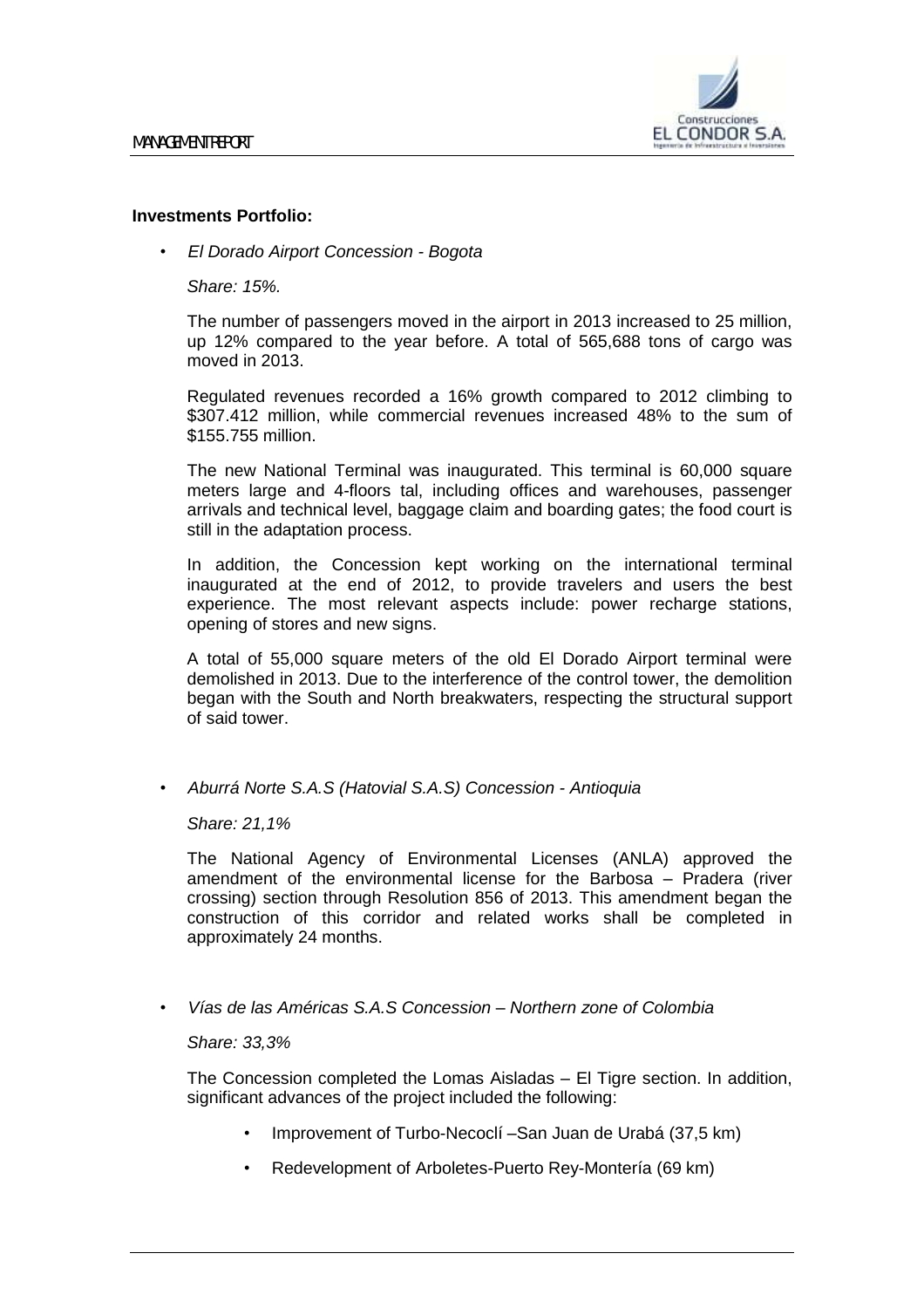

• Improvement of Planeta Rica-Montería (49 km)

Traffic to this date increased to 1,567,290 vehicles, up 7% compared to 2012. Nonetheless, it is worth highlighting that the contributions to future terms (contribution from the State) for this road concession are significant compared to the total revenues of the concession (95%), while tolls have a residual share.

• *Red Vial del Cesar S.A.S Concession - Cesar*

### *Share: 94,89%*

The Concession kept on working with the Department of Cesar to pay off the concession contract. Despite the above, the bilateral payment was not made and hence, the Governor's Office of Cesar was informed since February 2013 of an arbitration court process. No additional events have been registered to this date in the normal operation of the business.

The Concession expects the current administration of the Department will review its position on the payment of the contract, and to reach a swift agreement to execute the payment minute within the conciliation stage determined by the arbitration court.

• *Transmilenio del Sur S.A.S and Trans NQS Sur S.A.S Concesions - Bogota*

### *Share: 50%*

Concession contracts were not paid to establish the corporations. Today, both corporations have filed claims against the Instituto de Desarrollo Urbano (IDU) as a result of the economic imbalance exhibited in each of said contracts.

• *Santa Marta Paraguachón Concession - Magdalena and Guajira*

#### *Share: 2,97%*

The Concession carried on its maintenance and operation task in a stable manner.

In 2013, the Concession received \$56.000 million from ANI, a sum which is part of Addendum 10, corresponding to the works made in 2008, 2009 and 2010. These resources directly covered part of the Concession's debt.

Traffic to this date increased to 3,380,000 vehicles, up 2,72% compared to 2012.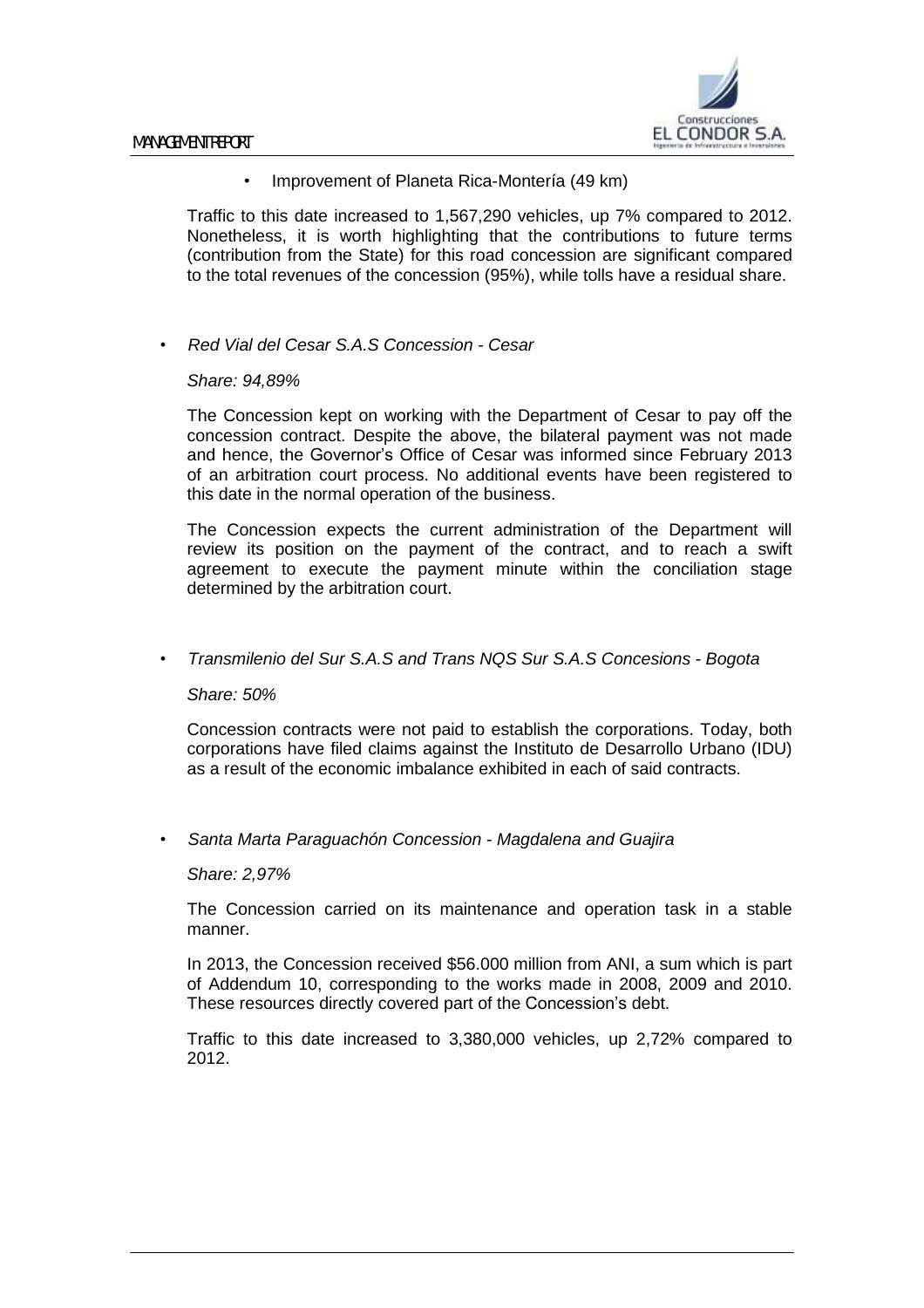

# • *Túnel de Aburrá Oriente Concession - Antioquia*

*Share: 12,5%*

The Concession carried out the operation and maintenance of Variante Las Palmas and Santa Elena roads uneventful.

Moreover, the complementary studies ordered by the National Agency of Environmental Licenses (ANLA) in Resolution 0456 of July 2012 were submitted to Cornare, the environmental authority of the contract. The Concession is currently waiting for the approval from Cornare to amend the license; once issued, the construction activities will begin again.

The daily average traffic increased to 15,974 vehicles, up 9% compared to 2012 figures.

# **Access to loans, refinancing agreed upon, and sale of important assets:**

Without agreeing any refinancing during 2013, the loans granted to the corporation evolved as follows based on the need of working capital to meet the requirements of the different projects:

| <b>Bank</b>        | <b>Amount Taken</b> | Rate       | Taken   | Paid Off | <b>Amount Paid Off</b> |
|--------------------|---------------------|------------|---------|----------|------------------------|
| <b>BBVA</b>        | \$10,000,000,000    | 5.90% EA   | March   | December | \$10,000,000,000       |
| <b>Bancolombia</b> | \$12,000,000,000    | FTD+1,05%  | April   | Octubre  | \$12,000,000,000       |
| Bancolombia        | \$7,619,440,000     |            | May     |          |                        |
| <b>BBVA</b>        | \$4,500,000,000     | 5.25% EA   | June    |          |                        |
| Bogotá             | \$3,500,000,000     | DTF+1,53%  | August  |          |                        |
| <b>BBVA</b>        | \$3,500,000,000     | 5.57% EA   | August  | December | \$3,500,000,000        |
| <b>BBVA</b>        | \$12,000,000,000    | 5,45% EA   | October | December | \$12,000,000,000       |
| Popular            |                     | $DTF+1,6%$ |         | March    | \$4,970,000,000        |
| Popular            |                     | DTF+1,5%   |         | May      | \$8,885,900,000        |
| <b>Total</b>       | \$53.119.440.000    |            |         |          | \$51.355.900.000       |

With regards to the sale of fixed assets during the year, mainly under auctions, 46 nonproductive assets (primarily obsolete machinery) were sold for \$1.451 million representing a value of \$347 million in books.

In 2013, the average volume transacted of the Company's share increased to \$405 million. The share closed the year with a price of \$1.295, displaying a 19,1% devaluation compared to the same period the year before. On the other hand, the Colcap index, which reflects price variations of the 20 most liquid shares in the Colombian Securities Exchange, exhibited a negative variation of 12,35% in the year 2013.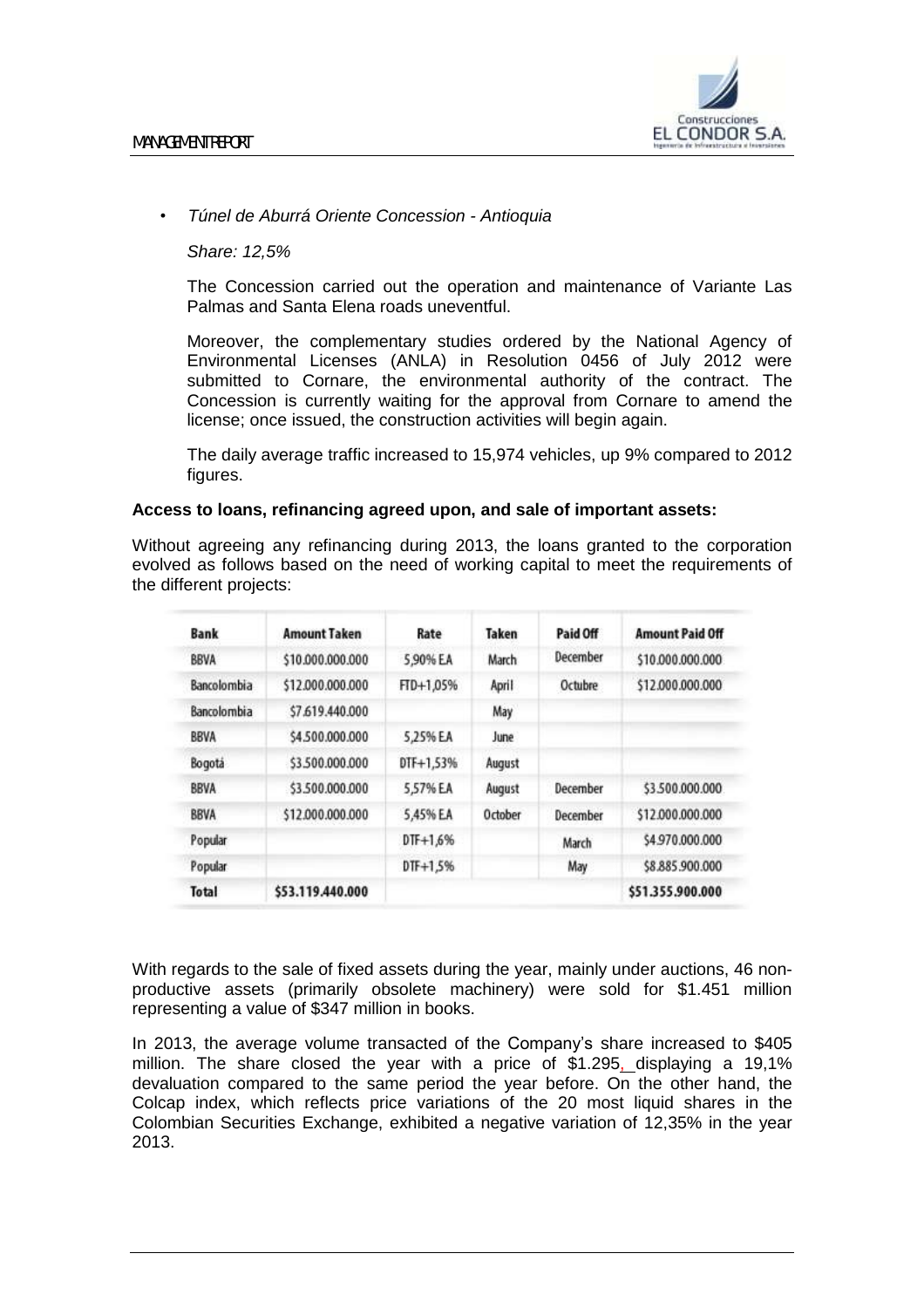

These decreases were not exclusive of the Colombian Securities Exchange but were even worse in the other Latin American stock exchanges, such as those of Chile, Peru and Brazil; primarily due to the high volatility exhibited by international markets, which in turn significantly hurt emerging nations.

# **Stock information**



*Performance of volume and price in 2013:*

# *Development of share and COLCAP in 2013:*

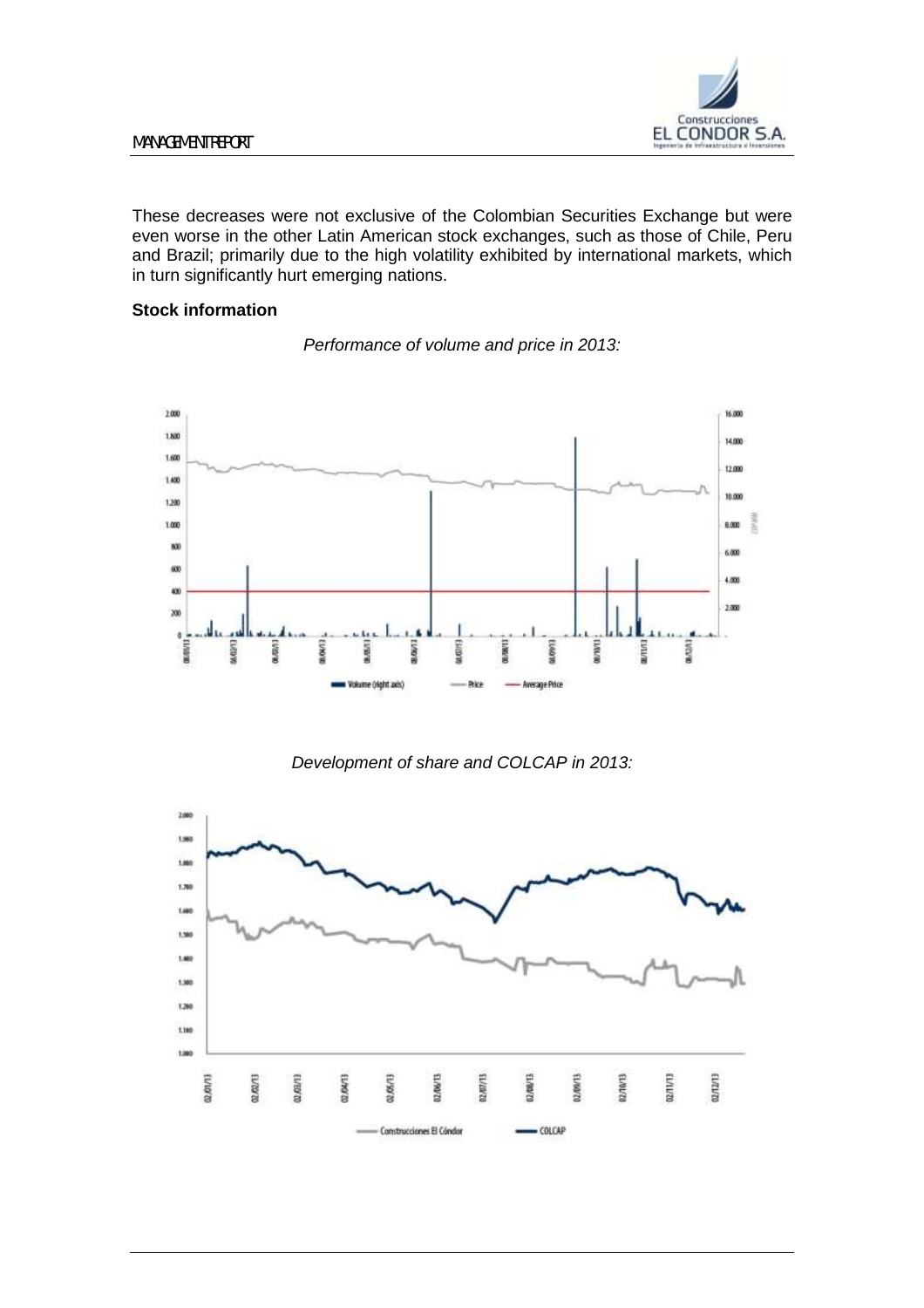

During 2013, the Company's share became part of the three new indexes of the Colombian Securities Exchange: COL-EQUITY, COL-IR and COL-SMALL CAPS. Being part of these indexes is initially important since they become benchmarks or market references which local, international, individuals and institutional investors begin to replicate with the purpose of:

- Reducing the risk of variable income investments due to their diversification.
- Establishing securities with a structure that "replicates" exactly the composition of the index and its development identical to that index.

# **Construction Projects – Current Status**

• Dabeiba – Santa Fe de Antioquia:

Contract awarded in the second half of 2013, involving the maintenance and redevelopment of the Dabeiba – Santa Fe de Antioquia road, particularly Route 62 Section 6203. The contract began in October with a budget of \$54.782 million. During 2013, the Company assembled the main facilities and removed 85% of the landslides in the Dabeiba – Uramita sector, which led to invoicing \$2.049 million. Implementation should be completed in August 2014.

• Transversal de las Américas:

The most important project for the Company today, since it was awarded 66% of the construction of the works, distributed in three large fronts: Montería, Urabá and San Marcos.

In the year 2014, the Company will have its peak implementation with a new front: the construction of the Santa Lucía – San Pelayo road. This represents for the four fronts a total invoicing of about \$200.000 million.

### *Montería Front:*

The Company focused on the redevelopment works in the Arboletes – Puerto Rey – Montería – Planeta Rica road. The most important activities forecasted for 2014 include implementing the four-lane road of the Montería – El 15 section.

### *Urabá Front:*

The Company completed the sections of Chigorodó – El Tigre, Lomas Aisladas - El Tigre, and Turbo - Necoclí. In 2014, the plan is to continue implementing the project in the sections of Turbo – El Tigre, and Necoclí – Mulatos.

### *San Marcos Front:*

The Company began the intervention of the section on April 2013. During the initial period, the Company used resources for the redevelopment and recovery of the zone's transitability before the intervention of the San Marcos – Majagual – Achí route. This sector represented a huge challenge since 25% of the section was fully flood by the Cauca and San Jorge Rivers, and the rest was partially destroyed.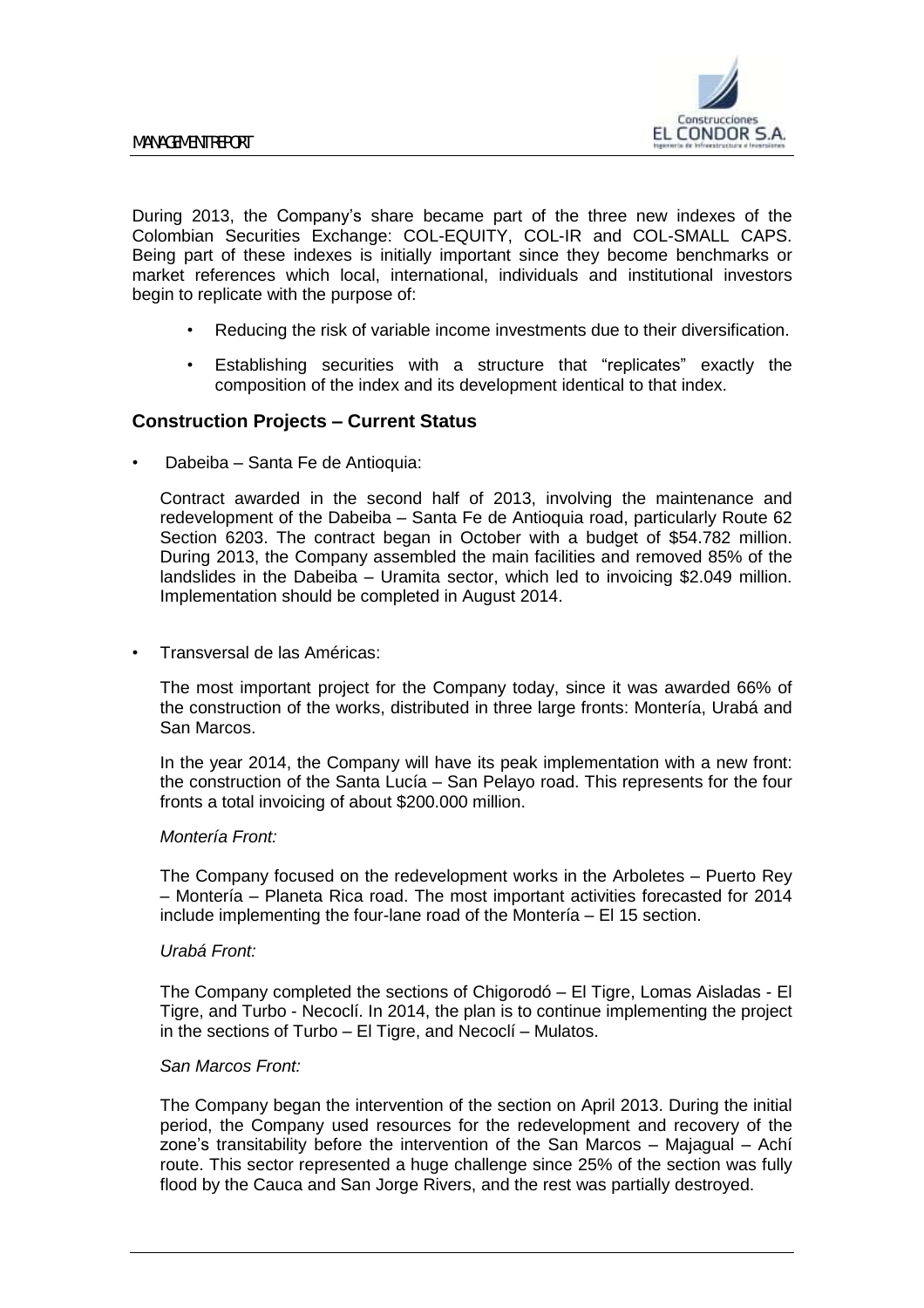

After the first month of work, embankments were reestablished and mobility towards the municipalities of Majagual, Achí and Guaranda was recovered after five years in which the community could only move using motorcycles and the Cauca River. The Company estimates to complete the section in the year 2015, with an investment of approximately \$145.000 million.

• San Javier Aggregates:

The Quarry is used for the exploitation, production and sale of rock-based materials and asphalt blends to implement the projects in the Metropolitan Area of Aburra Valley and in neighboring municipalities. During 2013, the Company continued developing Phase 1 of the Mining Plan.

• Tumaco:

The Company primarily intervened 110 kilometers of the Tumaco – El Diviso road, including activities such as improvement, base, pavements, demarking and signs. Simultaneously, the Company intervened the Cartagena embankment and removed the landslides throughout the section awarded. In 2014, the Company will continue implementing the works in sections PR-110 to PR-118 of route 1001, and from PR-0-000 to PR 31+000 of route 1002, excluding urban passes, using a new technology to redevelop rigid pavements. This technology involves grinding/fracturing pavements using the internationally known rubblinzig, which is under the approval and resource destination process by the customer.

• Marginal de la Selva:

The Company completed the works optimizing the term granted by 10%. The section intervened is divided into two routes: 6502 from Florencia to San José del Fragua, excluding the national passes from Morelia to Belén de los Andaquíes (length intervened: 56.5 km), and 6503 from Florencia to K22+500 on the road to Montañitas excluding the Venecia and Puerto Arango relief roads (length intervened: 20.5 Km.). The property management and contract payment will be completed in 2014.

### **2014 Perspectives**

Keeping in mind the current government's ambitious plan for the country's infrastructure development, perspectives for the sector in 2014 are quite positive. Consequently, the Company will focus on the bids of the first 4G concession projects, in which the National Government aspires to invest \$47 billion pesos using public and private resources.

Nonetheless, the first awards shall be made, in the best case scenario, during the second quarter of 2014, and hence, construction works will not begin until the year 2015. With regards to the awarding and beginning of the works, the bidder shall formalize the contract, establish detailed designs, elaborate property management, and carry out environmental proceedings.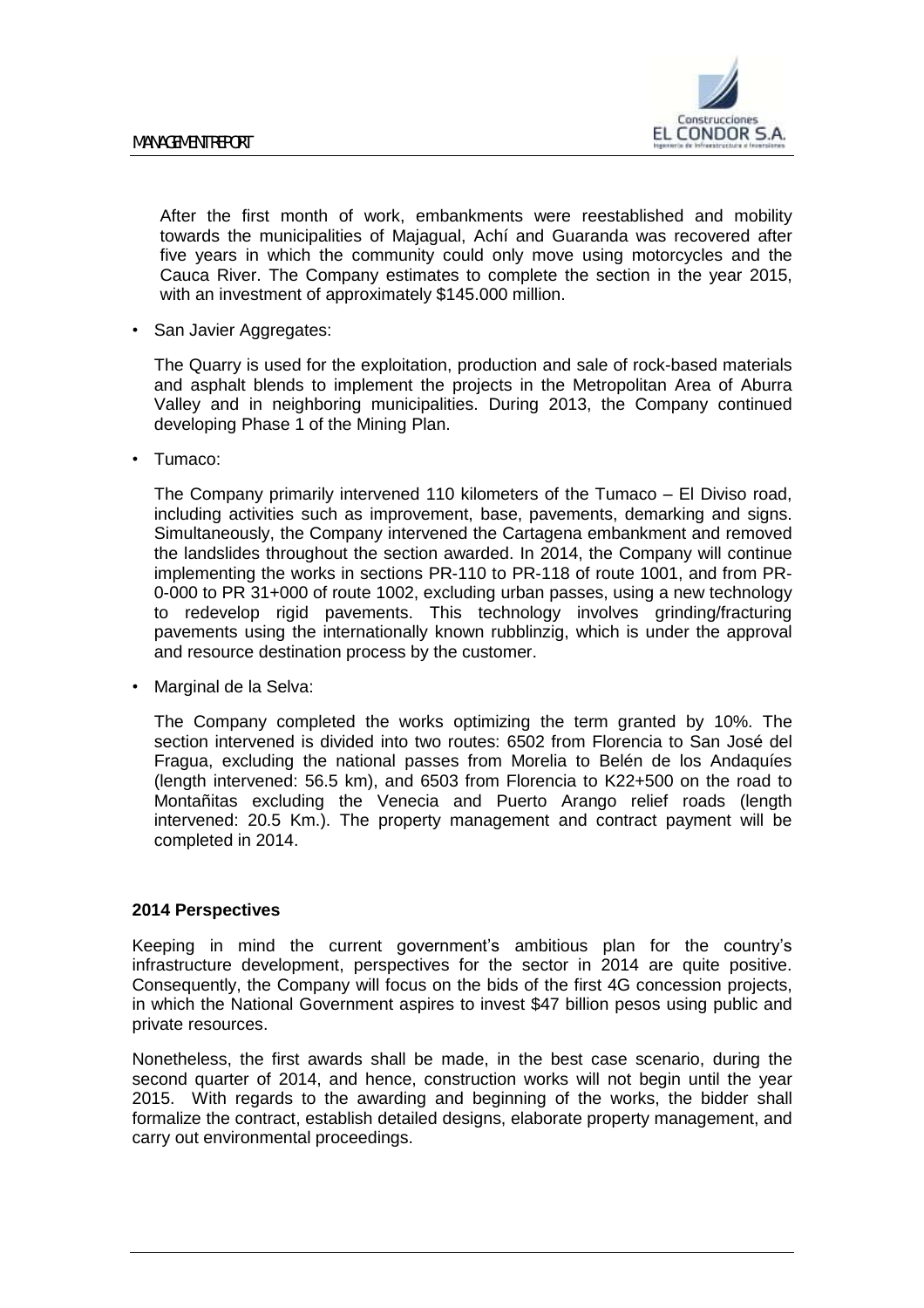The following table shows the pipeline of projects which the company shall bid for during the first quarter of 2014:

| Pre-qualification of Eartly Victories | Total Amount (COP million) | % El Cóndor | <b>Process Status</b> |  |
|---------------------------------------|----------------------------|-------------|-----------------------|--|
| Honda - Puerto Salgar - Girardot      | 1.388.404                  | 18%         | Currently under bid   |  |
| Vía al mar and Prosperidad drcunvalar | 1.554.710                  | 27%         | Currently under bid   |  |
| Highway to Magdalena River 2          | 2.093.491                  | 22%         | Currently under bid   |  |
| Highway to Pacific Connection 1       | 2.561.061                  | 18%         | Currently under bid   |  |
| Highway to Pacific Connection 2       | 1.537.178                  | 21%         | Currently under bid   |  |
| <b>Total Amount</b>                   | 9.134.844                  |             |                       |  |
| Amount Cóndor                         | 1.914.051                  |             |                       |  |

In addition, the Company has been pre-qualified for the second group of 4G concessions in the following projects. Bids are expected to begin approximately in the second half of 2014:

| Pre-qualification of Early Victories | <b>Total Amount (COP million)</b> | % El Cóndor | <b>Process Status</b>       |
|--------------------------------------|-----------------------------------|-------------|-----------------------------|
| Pasto - Rumichaca                    | 2.057.016                         | 30%         | Currently in pre-conditions |
| Santana - Mocoa - Neiva              | 1.740.423                         | 30%         | Currently in pre-conditions |
| Popayán - Santander de Quilichao     | 1.697.430                         | 25%         | Currently in pre-conditions |
| Magdalena 1 Highway                  | 3.381.947                         | 17%         | Currently in pre-conditions |
| Al Mar Highway 2                     | 2.220.473                         | 45%         | Currently in pre-conditions |
| Al Mar Highway 1                     | 2,787.430                         | 20%         | Currently in pre-conditions |
| <b>Total Amount</b>                  | 13.884.719                        |             |                             |
| Amount Cóndor                        | 3.706.379                         |             |                             |

Alongside these 4G concession bids, the Company plans to participate in diverse national, department and municipal bids.

With regards to private-initiative APP projects, the Company will continue working actively in 2014 in the following three projects presented to the ANI (National Agency of Infrastructure) during 2013: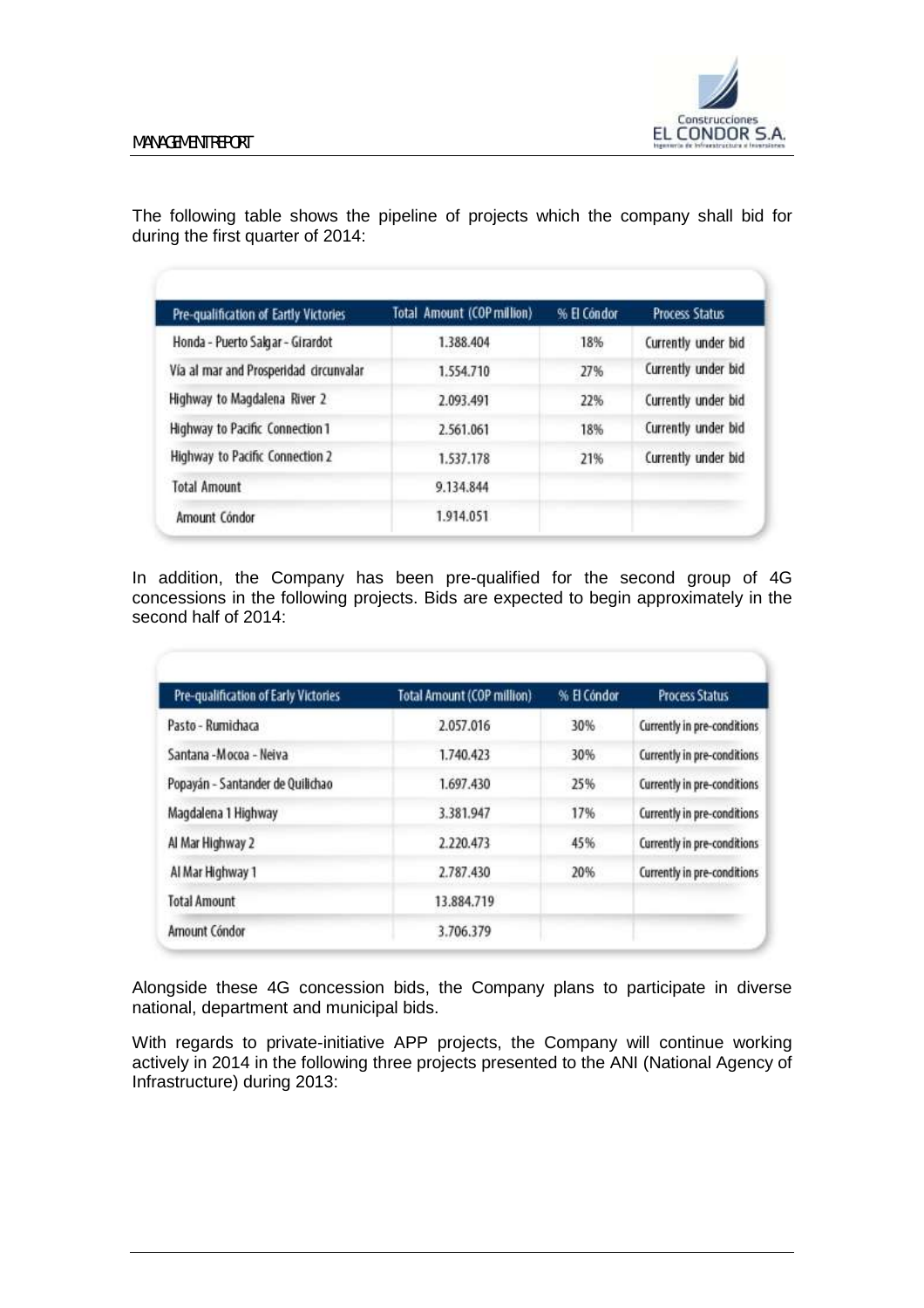

Cesar Guajira Road Connection – Currently in feasibility stage:

- Complete restructuring and revision by ANI
- Initial presentation of the project to business associations, mayors' offices, and governors' offices of Cesar and Guajira
- Capex estimated investment in infrastructure: \$311.599 million
- Share of Construcciones El Cóndor S.A.: 100%

Antioquia Bolívar Road Connection:

- Began feasibility stage
- Capex –estimated investment in infrastructure: \$515.000 million
- Share of Construcciones El Cóndor S.A.: 100%

Los Llanos Highway – Currently in feasibility stage:

- Capex –investment in infrastructure: \$1.16 billion pesos
- Share of Construcciones El Cóndor S.A.: 11%

The first two projects are underway. The Company expects a reply from ANI before the end of the first semester of 2014. Given that these projects do not require public contributions (these are financed by tolls), it is not necessary that they enter public bids. Bids would take place only if there is more than one party interested in participating, otherwise, an abbreviated selection process would begin in which the Company has several points in favor since it was an originator of the proposal. This hiring mechanism is a very attractive source to gain projects and justifies the important investment that the Company made in 2013 and will continue making during 2014.

The awarding of one or several of these projects shall imply for the Company to seek resources to meet the commitments, particularly financing, machinery and personnel necessary to implement and fully complete the projects.

### **Social Responsibility**

Aware of our social commitment, our labor relations with collaborators are direct and no outsourcing or hiring intermediation whatsoever is used. The compensation policy of our collaborators is pivotal and based on criteria of competitiveness and equitable conditions with the purpose of attracting human talent and potential collaborators.

- Employment generation:
	- At the end of 2013, the Company had more than 1,400 direct employees whereby more than 70% of the collaborators are from the regions where the Company carries out the works. Likewise, in the projects the Company participated in with other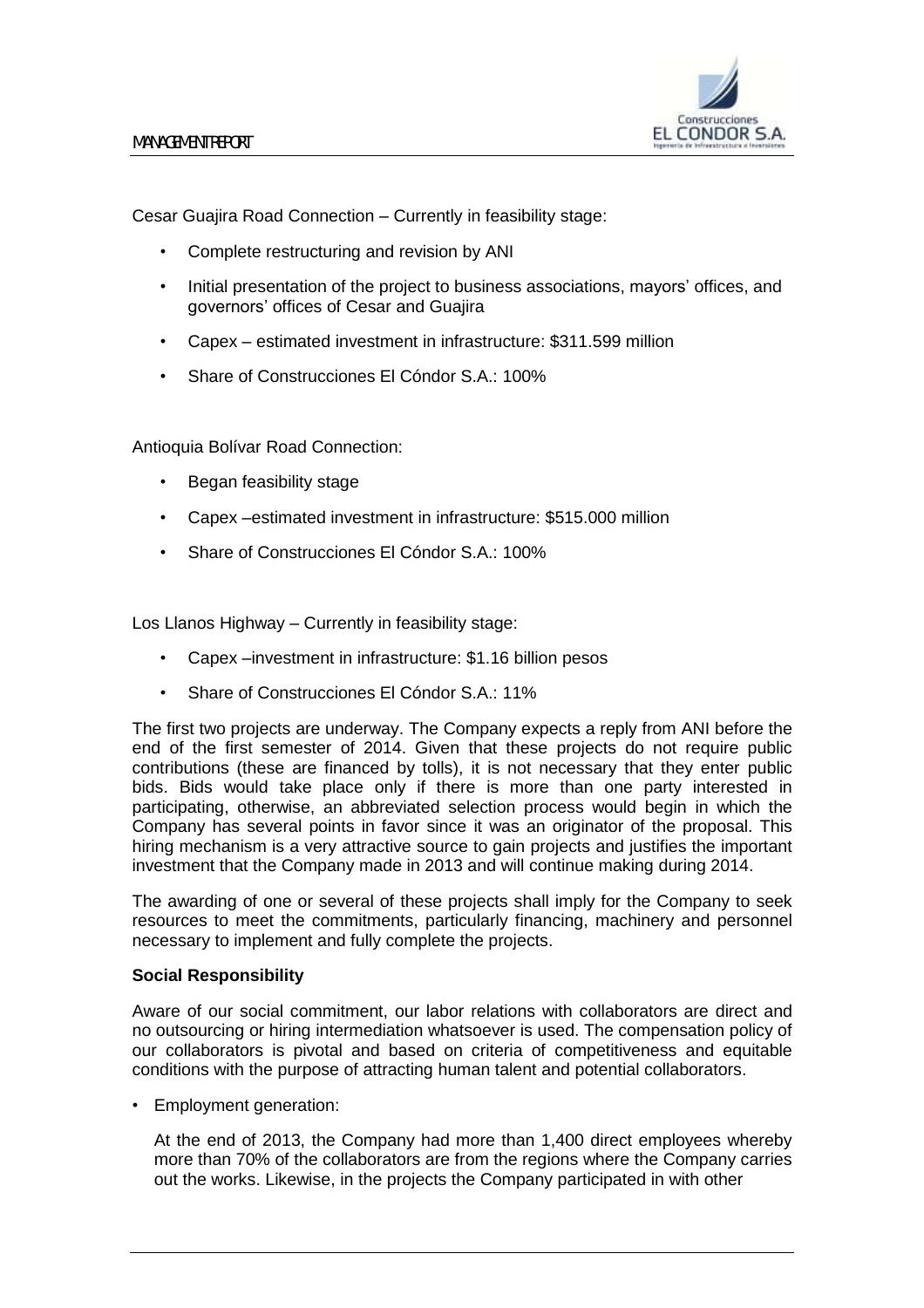

companies of the sector either under consortiums and/or temporary joint ventures, the Company participated in the generation of 870 additional direct employments, keeping the main premise of providing a formal, well-paid job for people who generally belong to communities that suffer the different social-economic phenomena that Colombia experiences.

• Employee training and health care:

With regards to training our workers on the skills required to meet their positions and guarantee excellent results, the Company invested in all types of training programs: workshops, seminars, formal and informal courses, for a total of 500,000 manhours.

In terms of health care and accident prevention the Company displayed a decrease of accident rates, from 1,25% last year to a monthly average of 0,93% this year. No fatal accidents or work-related diseases were reported.

• Community interaction:

Construcciones El Cóndor S.A. is pleased to provide a positive overview in terms of its interaction with the communities in the areas of influence where it develops construction projects or investments. Indeed, the Company has focused in past years on fully meeting each and every one of the agreements made related to citizen participation, oversights, institutional enhancement of base organizations, vicinity minutes, and hiring labor in the regions to create employment, increasing income levels, improving quality of life and educational infrastructure.

Moreover, the Company has invested in different institutions to support their education programs. It is worth highlighting the distribution of 500 school kits, facility reforms and the donation of three children parks.

• Environment care:

Construcciones El Cóndor S.A. is aware that the construction of infrastructure works creates environmental and social impacts. Hence, it continuously monitors, identifies and characterizes these impacts strictly complying with the Environmental and Social Management Plans of each project.

In 2013, the Company particularly focused its environmental tasks on the efficient use of natural resources, installing waste water treatment and recirculation plants, establishing proper solid waste management procedures, and acquiring environmentally-friendly machinery and equipment.

The close control of fuel consumption, which lead to a decrease of 104,421 gallons of fuel oil (equivalent to 1,051 tons of greenhouse gases) and to the process of retreading (which displayed a decrease of 45 tons of greenhouse gases), contributing significantly to decrease greenhouse gases.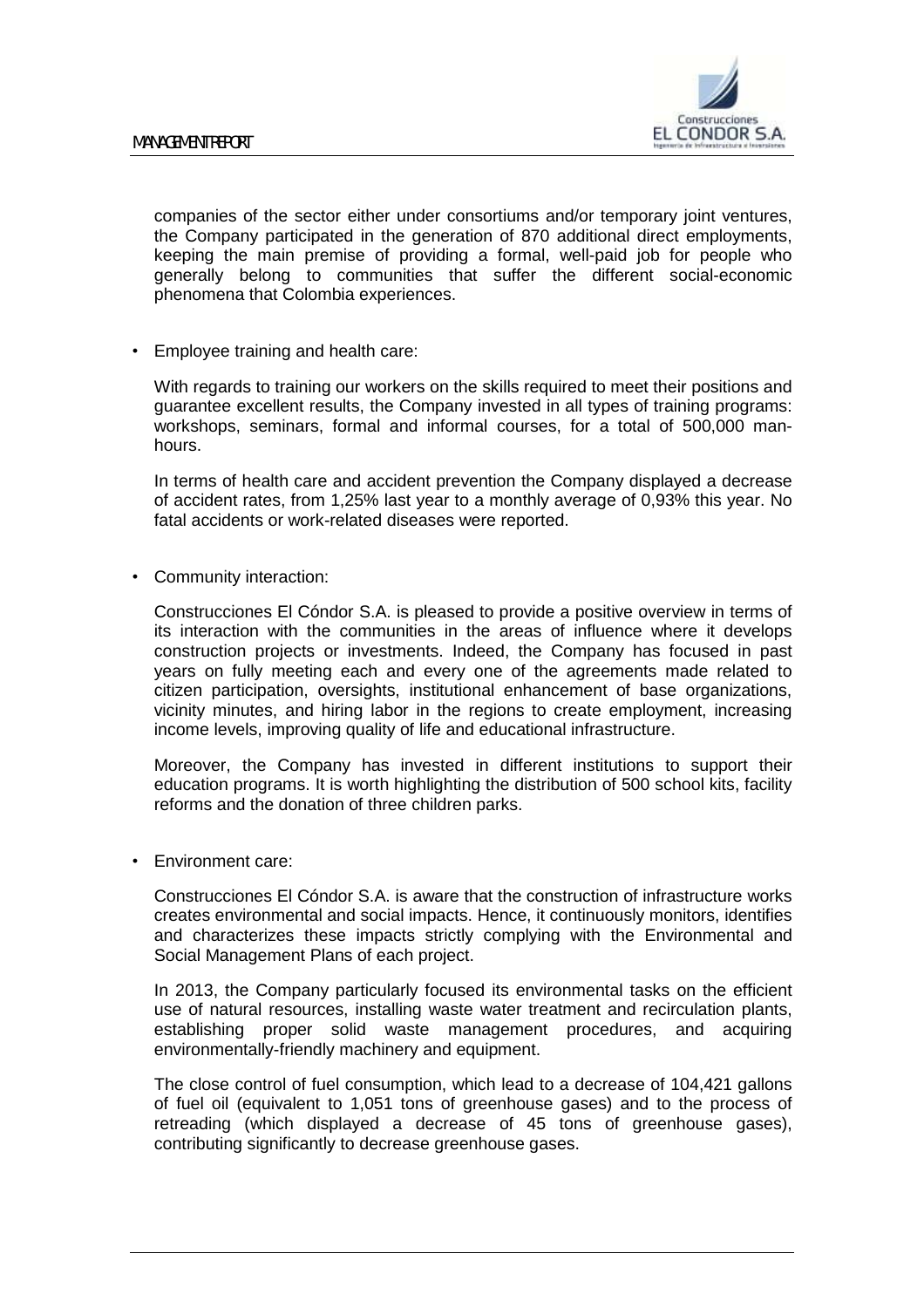

# **Corporate Governance**

During the General Shareholders' Meeting held on March 22, 2013, the Management Report and the Individual and Consolidate Financial Statements at December 31, 2012 were approved in addition to the Profit Distribution Project and the partial amendment of the Company Bylaws (articles 4 and 45).

As a result of the bylaw amendment, the Board of Directors also amended the Code of Good Governance as suggested by the Corporate Governance and Strategy Committee.

On October 28, 2013, the company held a Special Shareholders' Meeting to elect the Comptroller (External Auditor). Crowe Howard was reelected, a company which has held this position since 2011.

Four of the seven Board members of independent and their three committees –Audit and Risk Management; Organization Development, Human Talent and Compensation; and Corporate Governance and Strategy- regularly meet to support their work.

On April 2013, the Company published the "Country Code" survey on the website of the Financial Superintendence of Colombia. The survey disclosed the good governance practices implemented by the Company.

The Company disclosed to the market its financial information at the end of each quarter of 2013. Likewise, Construcciones El Cóndor S.A. published Highlights which are available on our website in English since June 2013.

The documents of Corporate Governance are available at the Company's offices and website: www.elcondor.com, under the link of Investors – Corporate Governance (Inversionistas – Gobierno Corporativo).

### **Our Administrative Management**

During 2013, Construcciones El Cóndor S.A. fully meet the corporate goals established in the Company's Strategic Planning process. Significant progress was displayed in terms of profitability, process efficiency, and loss control of critical products and inventories.

In addition:

- Construcciones El Cóndor S.A. was granted again an excellent rating from its personnel, under the survey made by Great Place To Work Institute.
- The Company's accident rates dropped compared to the year before.
- No fatal accident or work-related disease was recorded.
- The Company fully met its environmental management goal; the environmental management plans were met and the use of natural resources was optimized.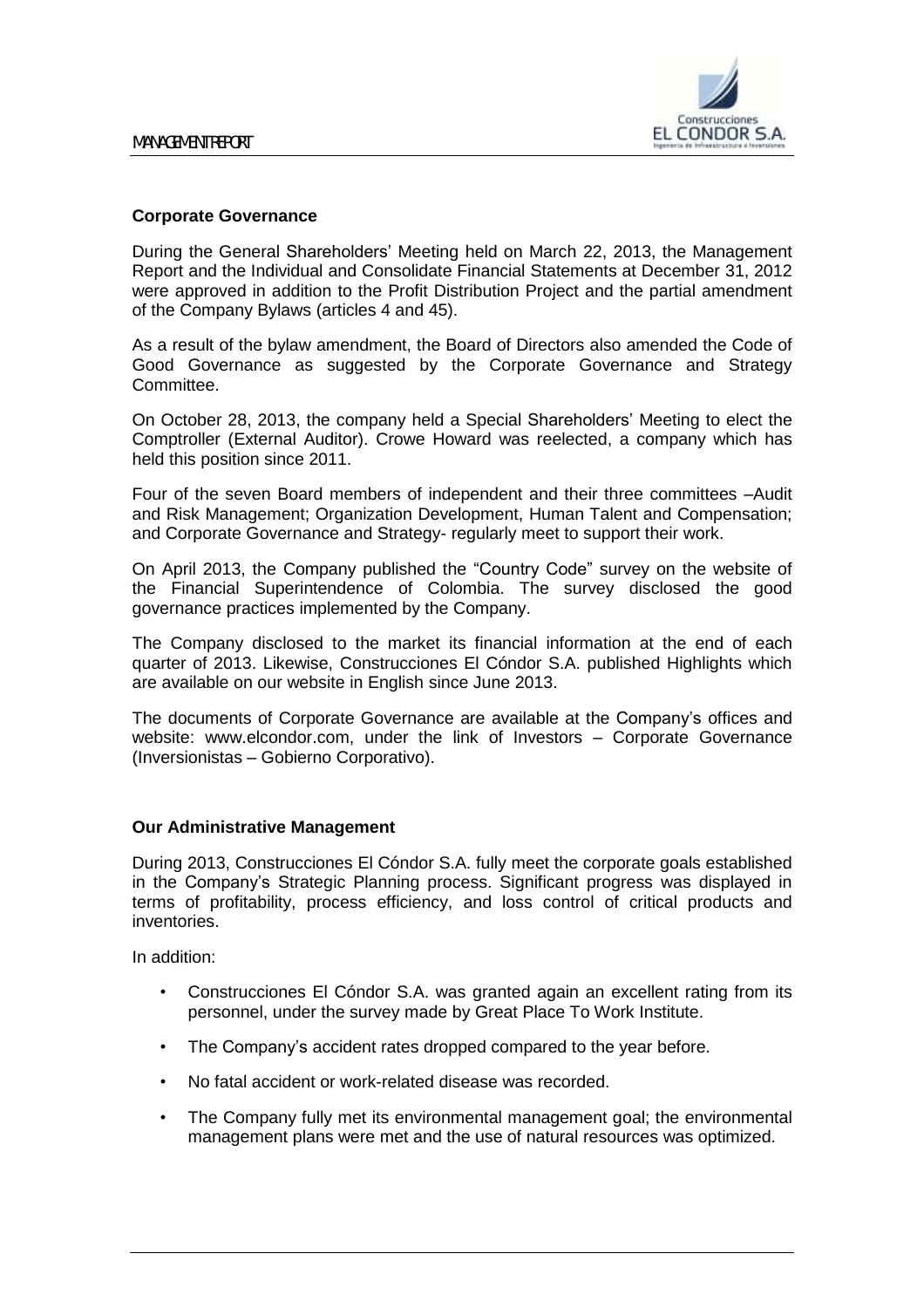

- The result of the measurement made by our external and internal clients was positive.
- Certifications of standards ISO 9001, ISO 14001 and OHSAS 18.001 were updated.

Overall, the Company's performance was efficient and effective, hand-in-hand with the its vision and mission, and providing favorable economic results for our shareholders, soundness and competitiveness in the market, top quality services provided to our customers, and wellbeing for the people which are part of the Company and for the community we interact with to develop our business.

# **Companies related and affiliates**

Concesión Red Vial del Cesar SAS, our affiliate, has a total of \$5.802 million in assets mainly represented by the mining concessions it acquired during 2013. Liabilities dropped approximately \$406 million, closing the year 2013 at about \$793 million. This drop is related to the payment of the tax on equity and to the decreased provisions. Lastly, equity increased approximately \$78 million as a result of the profit of the period. This item consists of about \$304 million in revenues, and \$173 million in total costs plus a reserve for taxes of \$53 million.

Legal contingencies of Concesión Red Vial del Cesar SAS did not represent any adverse effects on its operations or financial standing, and did not generate eventual obligations that degrade the consolidated results at the end of the accounting period of 2013.

Concesión Red Vial del Cesar SAS executed with Construcciones el Cóndor S.A. assignment contracts which grant the exploitation rights of the mining concessions to Red Vial del Cesar S.A.S.

During 2013, operations with related companies and affiliates were previously revised and approved by the Audit Committee to define if they meet the standards and are treated equal to those of third parties. Details of the operations made with related companies and affiliates are provided in Notes 4, 5, 10 and 25 of the Financial Statements.

As the Legal Representative of Construcciones El Cóndor S.A., I hereby certify that no operations were made with entities other than those mentioned above and that no important decisions were made or not which influenced or for the benefit of related companies and affiliates significantly enough to be disclosed in this Management Report.

# **Our legal status**

The Company's legal situation was stable during 2013. Legal contingencies against the Company or that represent any adverse effect whatsoever on its operations or its financial standing were not observed, and no eventual obligations that degraded the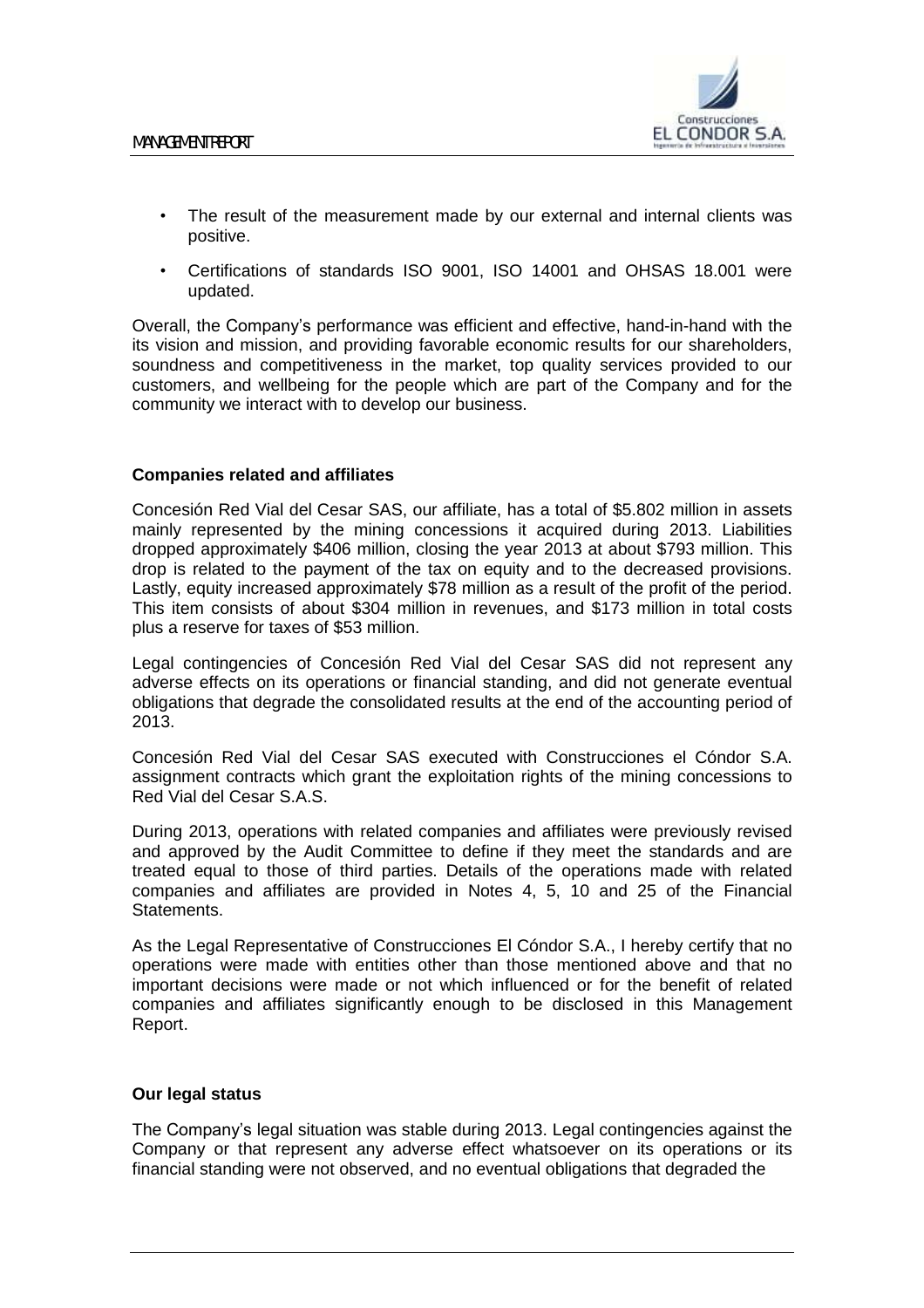

consolidated results at the end of the accounting period of 2013 were generated. The Company is addressing all legal processes as necessary either through external counsel or through its own legal team.

Construcciones El Cóndor S.A. is still serving in duly manner the arbitration process filed by Colombian Natural Resources I S.A.S before the Bogota Chamber of Commerce, to settle the differences rising among Masering S.A.S, Construcciones El Cóndor S.A. and S.P. Ingenieros S.A.S. – prior members of Consorcio Minero del Cesar-, and with Consorcio Minero del Cesar S.A.S, due to the operation contract of La Francia Mine. It is worth highlighting that we have filed a counterclaim before this court.

Excluding the above mentioned process which was announced to the market as a Highlight in September, no legal events were observed in 2013 that deserve to be underlined in this report.

The Company fully meets the standards on intellectual property and copyrights. The software used for the normal operation of its corporate purpose meets the Colombian law, and the brands are registered before competent authorities. In addition, all Company employees were informed on the use of 'illegal software' and of the consequences arising from its use.

The Company evidenced that it did not block the free circulation of the invoices issued by salespersons or suppliers, pursuant to article 87 of Law 1676 of 2013.

In the month of November the Government issued Law 1682 of 2013, which introduces profound changes in diverse aspects related to transportation infrastructure projects. These changes range from defining the phases to structure the projects, involving prior consultation, obtaining permits and licenses, regulations in terms of sources of materials and temporary authorizations, land acquisition, among other aspects pertaining to planning public or private-initiative transportation infrastructure projects. Law 1682 also regulates aspects such as the anticipated termination of transportation infrastructure contracts, network transfers, alternative conflict solutions, among other matters.

Through Presidential Directive 10 of 2013, aspects related to the proceedings of prior consultations were regulated, establishing the stages, roles and obligations of each party involved in said proceeding, all aimed to facilitate and standardize the process.

Through Decree 100 of 2013, the National Government amended Decree 1467 of 2012 which rules Law 1508 of 2012, in terms of establishing a list of pre-qualified parties and the conditions to present private initiatives.

### **Audit and Risk Management Report**

The Audit and Risk Management Committee, which serves as an advisory body and support for the Board of Directors of Construcciones El Cóndor S.A., focuses on the follow-up of the application and compliance with the model of Internal Control and Risk Management previously defined, and to oversee its efficiency and pertinence, and to implement the best practices and controls to avoid and mitigate possible losses the Company may be exposed to.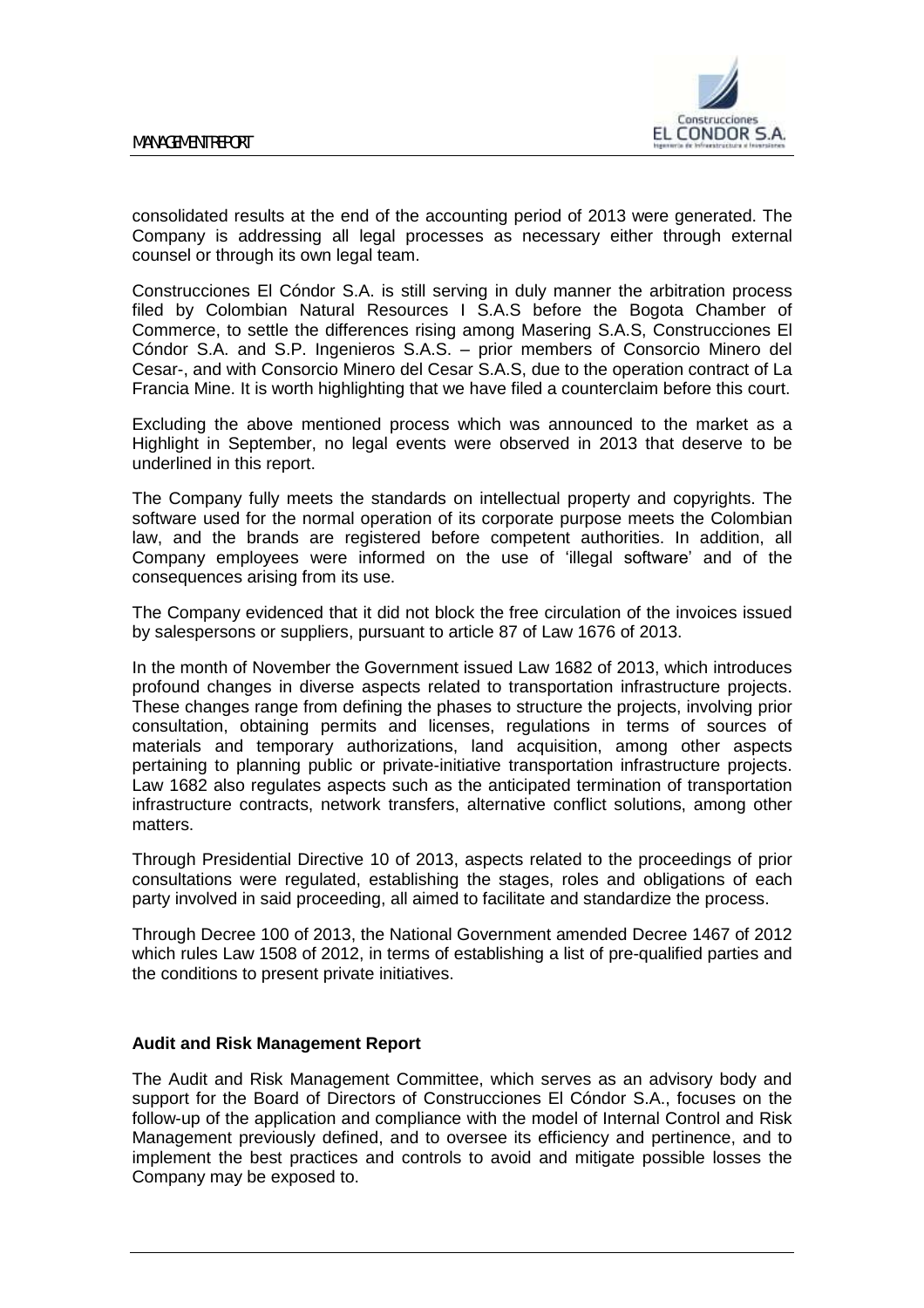

The Audit and Risk Management Committee held meetings on a quarterly basis in accordance with its regulation. These meetings were held on the following dates: January 28, February 26 (special meeting to review the Financial Statements at the end of 2012), April 26, July 22, October 21, and December 16 (special meeting).

The above mentioned meetings addressed matters and carried out activities related to every stage of the process, including:

• Planning:

Revision and oversight of the adjustment of procedures involved in the model of Internal Control and Risk Management pertaining to the needs, objectives, goals and strategies determined by the Company.

Analysis and incorporation in the model of new control procedures and mechanisms proposed and implemented by the administration.

• Implementation:

Analysis and revision of the financial information of the Company, previously published and distributed to stakeholders. The Committee verifies if the financial information disclosure and control of the Company performs properly, and that the information presented and published is a true reflection of the Company's condition.

Follow-up of the application of the model of Internal Control and Risk Management in accordance with the timetables and activities established for the Comptroller and for the internal and external audits of the other processes.

Analysis and follow-up of the implementation of IFRS in accordance with the timetable established to meet the requirements created for the Company by the Financial Superintendence of Colombia.

Analysis and verification of compliance with the requirements established for operations made by Construcciones El Cóndor S.A. with related companies.

• Verification:

Analysis of results obtained from applying the model as well as its efficiency, particularly with regards to the reports of the Comptroller, the external audits (systems, insurance, geographic information system), plus administrative internal audits, and related to GIS.

• Activities:

Decision-making based on results obtained to guarantee the dynamics and to adjust the model to changes and particular conditions which may occur as part of the business' development.